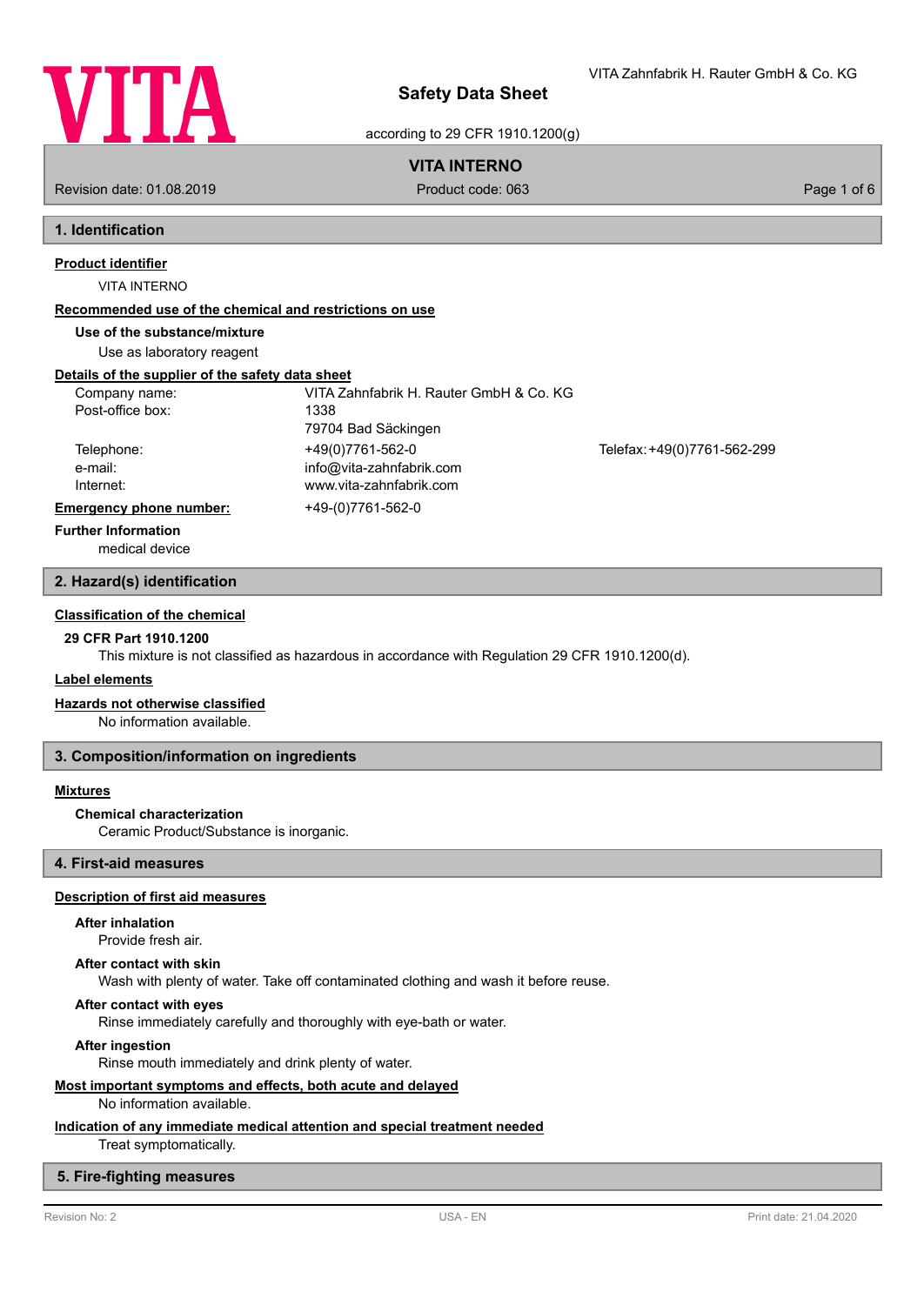

according to 29 CFR 1910.1200(g)

# **VITA INTERNO**

Revision date: 01.08.2019 Product code: 063 Page 2 of 6

# **Extinguishing media**

## **Suitable extinguishing media**

Co-ordinate fire-fighting measures to the fire surroundings.

### **Specific hazards arising from the chemical**

Non-flammable.

# **Special protective equipment and precautions for fire-fighters**

In case of fire: Wear self-contained breathing apparatus.

#### **Additional information**

Collect contaminated fire extinguishing water separately. Do not allow entering drains or surface water.

#### **6. Accidental release measures**

#### **Personal precautions, protective equipment and emergency procedures**

Avoid dust formation. Do not breathe dust.

# **Environmental precautions**

Do not allow to enter into surface water or drains.

### **Methods and material for containment and cleaning up**

Take up mechanically. Treat the recovered material as prescribed in the section on waste disposal.

### **Reference to other sections**

Safe handling: see section 7 Personal protection equipment (PPE): see section 8 Disposal: see section 13

### **7. Handling and storage**

# **Precautions for safe handling**

#### **Advice on safe handling**

No special measures are necessary.

#### **Advice on protection against fire and explosion**

No special fire protection measures are necessary.

#### **Conditions for safe storage, including any incompatibilities**

### **Requirements for storage rooms and vessels**

Keep container tightly closed.

#### **Hints on joint storage**

No special measures are necessary.

### **8. Exposure controls/personal protection**

### **Control parameters**

### **Exposure controls**

### **Protective and hygiene measures**

Take off contaminated clothing. Wash hands before breaks and after work. When using do not eat, drink, smoke, sniff.

#### **Eye/face protection**

Wear eye protection/face protection.

### **Hand protection**

When handling with chemical substances, protective gloves must be worn with the CE-label including the four control digits. The quality of the protective gloves resistant to chemicals must be chosen as a function of the specific working place concentration and quantity of hazardous substances. For special purposes, it is recommended to check the resistance to chemicals of the protective gloves mentioned above together with the supplier of these gloves. Recommended glove articles KCL Dermatril P NBR (Nitrile rubber)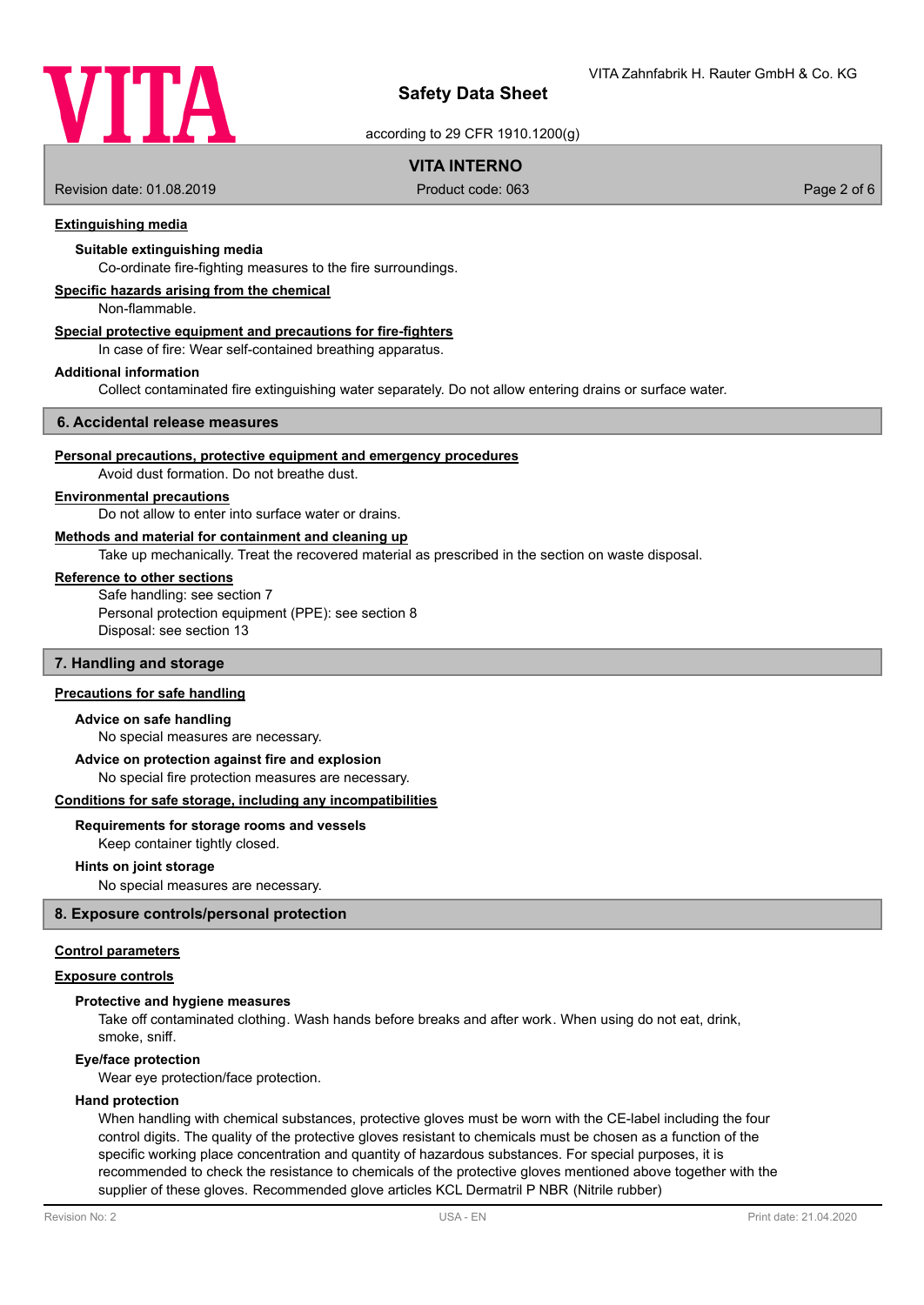

according to 29 CFR 1910.1200(g)

**VITA INTERNO**

Revision date: 01.08.2019 **Product code: 063** Product code: 063 Page 3 of 6

# **Skin protection**

Use of protective clothing.

# **Respiratory protection**

In case of inadequate ventilation wear respiratory protection. Provide adequate ventilation as well as local exhaustion at critical locations. Technical ventilation of workplace

# **9. Physical and chemical properties**

| Information on basic physical and chemical properties         |                           |  |
|---------------------------------------------------------------|---------------------------|--|
| Physical state:                                               | solid                     |  |
| Color:                                                        |                           |  |
| Odor:                                                         | characteristic            |  |
| pH-Value:                                                     | not determined            |  |
| Changes in the physical state                                 |                           |  |
| Melting point/freezing point:                                 | not determined            |  |
| Initial boiling point and boiling range:                      | ?                         |  |
| Flash point:                                                  | $\overline{\phantom{a}}$  |  |
| <b>Flammability</b>                                           |                           |  |
| Solid:                                                        | not determined            |  |
| Gas:                                                          | not applicable            |  |
| <b>Explosive properties</b><br>The product is not: Explosive. |                           |  |
| Lower explosion limits:                                       | not determined            |  |
| Upper explosion limits:                                       | not determined            |  |
| <b>Auto-ignition temperature</b>                              |                           |  |
| Solid:                                                        | not determined            |  |
| Gas:                                                          | not applicable            |  |
| Decomposition temperature:                                    | not determined            |  |
| <b>Oxidizing properties</b><br>Not oxidising.                 |                           |  |
| Vapor pressure:<br>(at 50 $°C$ )                              | <=1100 hPa                |  |
| Density:                                                      | 2,40000 g/cm <sup>3</sup> |  |
| Water solubility:                                             | No                        |  |
| Solubility in other solvents<br>not determined                |                           |  |
| Partition coefficient:                                        | not determined            |  |
| Vapor density:                                                | not determined            |  |
| Evaporation rate:                                             | not determined            |  |
| Other information                                             |                           |  |
| Solid content:                                                | 100,0%                    |  |
|                                                               |                           |  |

# **10. Stability and reactivity**

# **Reactivity**

No hazardous reaction when handled and stored according to provisions.

# **Chemical stability**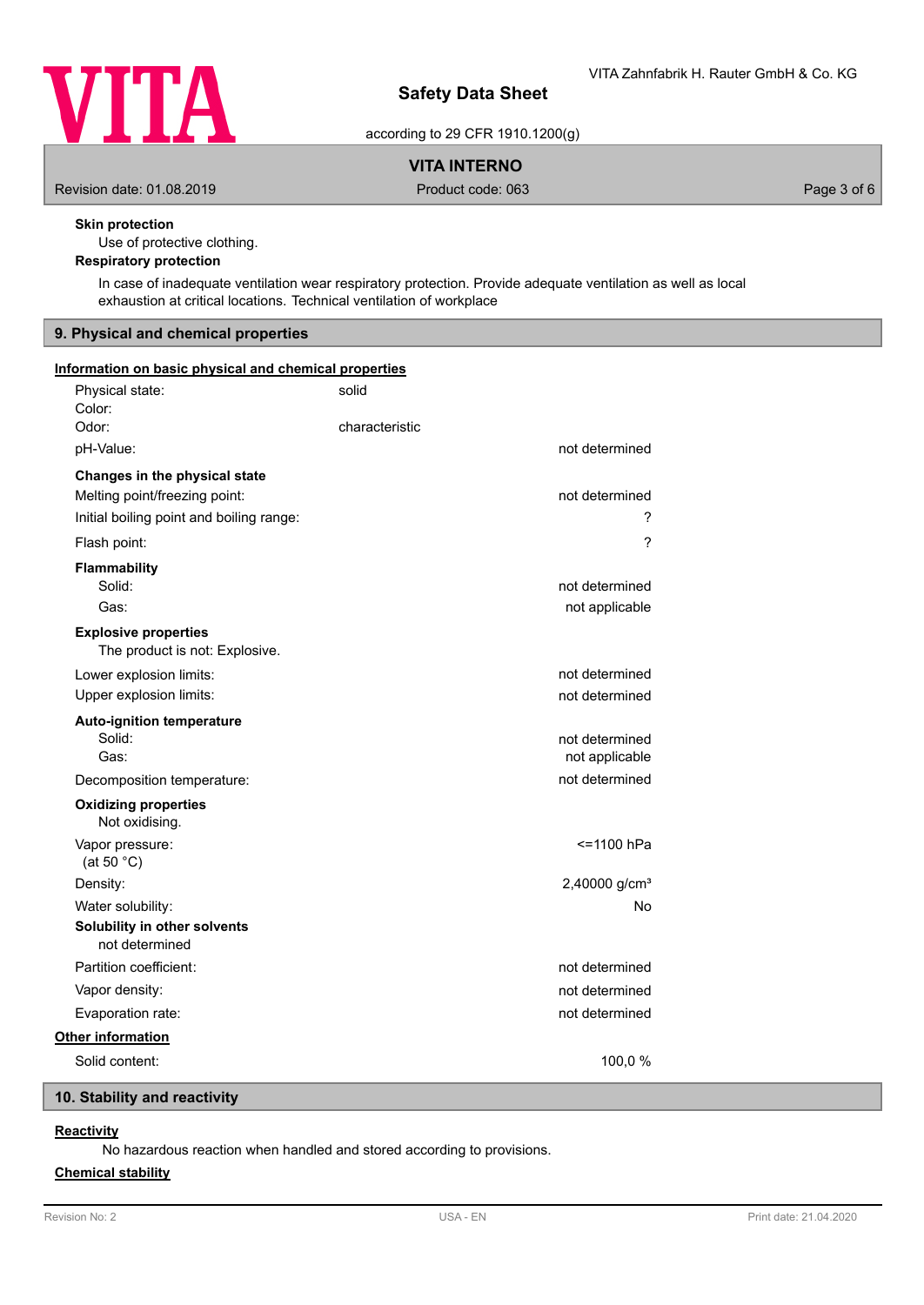

according to 29 CFR 1910.1200(g)

# **VITA INTERNO**

Revision date: 01.08.2019 Product code: 063 Page 4 of 6

The product is stable under storage at normal ambient temperatures.

### **Possibility of hazardous reactions**

No known hazardous reactions.

### **Conditions to avoid**

none/none

# **Incompatible materials**

No information available.

#### **Hazardous decomposition products**

No known hazardous decomposition products.

### **11. Toxicological information**

### **Information on toxicological effects**

### **Acute toxicity**

Based on available data, the classification criteria are not met.

### **Irritation and corrosivity**

Based on available data, the classification criteria are not met.

### **Sensitizing effects**

Based on available data, the classification criteria are not met.

### **Carcinogenic/mutagenic/toxic effects for reproduction**

Based on available data, the classification criteria are not met.

### **Specific target organ toxicity (STOT) - single exposure**

Based on available data, the classification criteria are not met.

### **Specific target organ toxicity (STOT) - repeated exposure**

Based on available data, the classification criteria are not met.

| Carcinogenicity (OSHA): | No ingredient of this mixture is listed. |
|-------------------------|------------------------------------------|
|                         |                                          |

- Carcinogenicity (IARC): No ingredient of this mixture is listed.
- Carcinogenicity (NTP): No ingredient of this mixture is listed.

### **Aspiration hazard**

Based on available data, the classification criteria are not met.

# **Additional information on tests**

The mixture is classified as not hazardous according to regulation (EC) No 1272/2008 [CLP].

### **12. Ecological information**

#### **Ecotoxicity**

The product is not: Ecotoxic.

# **Persistence and degradability**

The product has not been tested.

### **Bioaccumulative potential**

The product has not been tested.

# **Mobility in soil**

The product has not been tested.

### **Other adverse effects**

No information available.

# **Further information**

Avoid release to the environment.

# **13. Disposal considerations**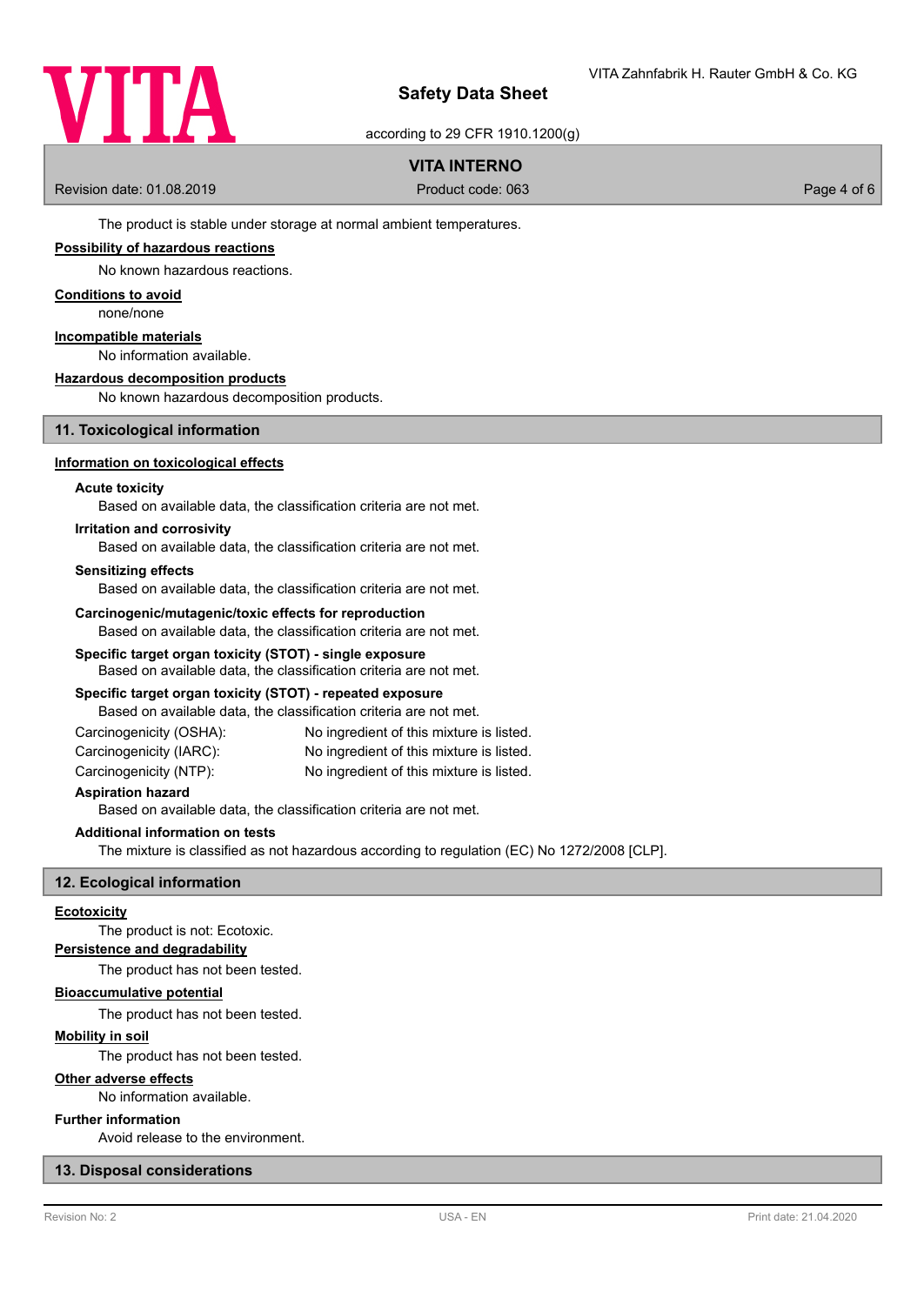

according to 29 CFR 1910.1200(g)

# **VITA INTERNO**

Revision date: 01.08.2019 **Product code: 063** Product code: 063 Page 5 of 6

# **Waste treatment methods**

# **Disposal recommendations**

Do not allow to enter into surface water or drains. Dispose of waste according to applicable legislation.

# **Contaminated packaging**

Wash with plenty of water. Completely emptied packages can be recycled. Handle contaminated packages in the same way as the substance itself.

## **14. Transport information**

| <b>Marine transport (IMDG)</b>                                                             |                                                          |  |  |  |
|--------------------------------------------------------------------------------------------|----------------------------------------------------------|--|--|--|
| UN number:                                                                                 | No dangerous good in sense of this transport regulation. |  |  |  |
| UN proper shipping name:                                                                   | No dangerous good in sense of this transport regulation. |  |  |  |
| Transport hazard class(es):                                                                | No dangerous good in sense of this transport regulation. |  |  |  |
| Packing group:                                                                             | No dangerous good in sense of this transport regulation. |  |  |  |
| Air transport (ICAO-TI/IATA-DGR)                                                           |                                                          |  |  |  |
| UN number:                                                                                 | No dangerous good in sense of this transport regulation. |  |  |  |
| UN proper shipping name:                                                                   | No dangerous good in sense of this transport regulation. |  |  |  |
| Transport hazard class(es):                                                                | No dangerous good in sense of this transport regulation. |  |  |  |
| Packing group:                                                                             | No dangerous good in sense of this transport regulation. |  |  |  |
| <b>Environmental hazards</b>                                                               |                                                          |  |  |  |
| ENVIRONMENTALLY HAZARDOUS:                                                                 | no                                                       |  |  |  |
| Special precautions for user                                                               |                                                          |  |  |  |
| No information available.                                                                  |                                                          |  |  |  |
| Transport in bulk according to Annex II of MARPOL 73/78 and the IBC Code<br>not applicable |                                                          |  |  |  |

### **15. Regulatory information**

# **U.S. Regulations**

# **State Regulations**

## **Safe Drinking Water and Toxic Enforcement Act of 1986 (Proposition 65, State of California)**

This product can not expose you to chemicals known to the State of California to cause cancer, birth defects or other reproductive harm.

| 16. Other information                                                                                                                                                                                                                                                                                                                                                                                                                                                                                                                                                                                                                                           |            |  |  |  |
|-----------------------------------------------------------------------------------------------------------------------------------------------------------------------------------------------------------------------------------------------------------------------------------------------------------------------------------------------------------------------------------------------------------------------------------------------------------------------------------------------------------------------------------------------------------------------------------------------------------------------------------------------------------------|------------|--|--|--|
| Revision date:                                                                                                                                                                                                                                                                                                                                                                                                                                                                                                                                                                                                                                                  | 01.08.2019 |  |  |  |
| Revision No:                                                                                                                                                                                                                                                                                                                                                                                                                                                                                                                                                                                                                                                    | 2          |  |  |  |
| Abbreviations and acronyms                                                                                                                                                                                                                                                                                                                                                                                                                                                                                                                                                                                                                                      |            |  |  |  |
| ADR: Accord européen sur le transport des marchandises dangereuses par Route<br>(European Agreement concerning the International Carriage of Dangerous Goods by Road)<br>IMDG: International Maritime Code for Dangerous Goods<br>IATA: International Air Transport Association<br>GHS: Globally Harmonized System of Classification and Labelling of Chemicals<br>EINECS: European Inventory of Existing Commercial Chemical Substances<br><b>ELINCS: European List of Notified Chemical Substances</b><br><b>CAS: Chemical Abstracts Service</b><br>LC50: Lethal concentration, 50%<br>LD50: Lethal dose, 50%<br>CLP: Classification, labelling and Packaging |            |  |  |  |